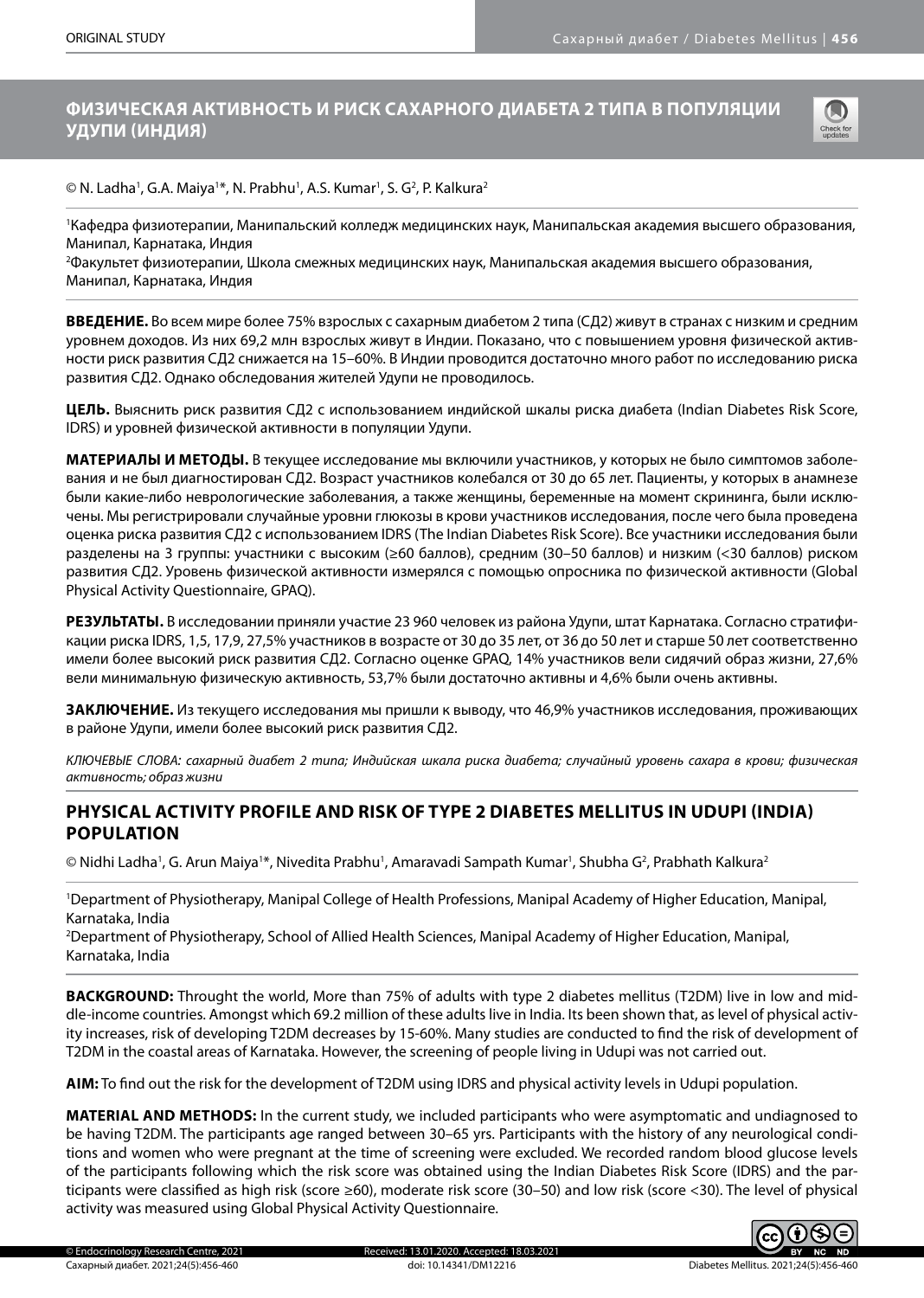**RESULTS:** The study included 23,960 participants from Udupi district, Karnataka. Based on IDRS risk stratification, 1.5%, 17.9%, 27.5% of the participants with the age ange of 30–35 yrs, 36–50 yrs and more than 50 yrs respectively had higher risk of developing T2DM. According to GPAQ score 14% of the participants were following sedentary lifestyle, 27.6% of the were minimally active, 53.7% were very active, and 4.6% were highly active.

**CONCLUSION:** From the current study we conclude that 46.9% of participants had a higher risk of developing T2DM in future who are living in Udupi district.

*KEYWORDS: type 2 diabetes mellitus; Indian Diabetes Risk Score; random blood sugar; physical activity; lifestyle*

According to International Diabetes Federation (IDF), it has been reported that globally 415 million adults have type 2 Diabetes Mellitus (T2DM) and expected to rise upto 642 million by 2040. It has been reported that roughly 75% of adults with T2DM subsist in low and middle-income countries. In India 69.2 million adults are living with T2DM. [1] According to World Health Organization (WHO) report more than 19% of the total population diagnosed for T2DM resides in India.<sup>[2]</sup> In Costal Karnataka 16% of the population were found to have T2DM.[3]

More than 50% of the population with T2DM in rural India is oblivious about the critical outcome of the disease<sup>[4,5]</sup>, which is an additional cause for exponential growth in the burden of the disease. Early identification and optimization of therapy may pick up results in patients with T2DM. In Southeast Asia T2DM likely stem from lifestyles marked by over-consumption, lack of physical activity, excess stress, overweight, and obesity.<sup>[6]</sup> It was reviewed that with the steady migration from rural to urban areas, ascend in socio-economic standard, and consequent changes in lifestyle are all upsetting the state of T2DM in India.<sup>[7]</sup>

There are potential strategies to find out the possible risk for the T2DM and the purpose of which is to identify asymptomatic individuals. Risk factor approach can be looked forward as an aggressive identification for planning prevention strategies and even for early diagnosis.[8] The Indian Diabetes Risk Score (IDRS), a simple screening tool was developed at the Madras Diabetes Research Foundation (MDRF), Chennai by Dr. Mohan and colleagues for prediction of undiagnosed diabetes.<sup>[9]</sup> The MDRF-IDRS formed a scoring system of 0 to 100 with a score of ≥60 had an optimum sensitivity (72.5%) and specificity (60.1%) for determining undiagnosed diabetes with the Area Under the Curve (AUC) for the Receivers Operating Characteristics (ROC) curve of 0.698.<sup>[10]</sup> This risk score was derived using four simple variables which included two modifiable and two non-modifiable risk factors namely age, family history, physical activity and waist circumference.

Physical inactivity is measured as the fourth leading risk for global mortality, causing an estimated 3.2 million deaths globally.[11] Large clinical trials have shown that increased physical activity reduces the risk of developing T2DM by 15–60%. Studies have been done to find the risk score in the coastal areas of Karnataka. However, screening of Udupi population was not carried out. Thus, this study aims at finding out the risk for T2DM using IDRS and physical activity levels in Udupi population.

#### **MATERIAL & METHODS**

The study was initiated after the approval from institutional ethics committee (IEC) conducted at diabetic clinic, Department of Physiotherapy, Kasturba Hospital, Manipal, Dr. TMA Pai Hospital, Udupi, community centers in Udupi and various Health check-up camps. The study was approved by the Institutional Ethics Committee, Kasturba Hospital, Manipal, Karnataka, India. The convenient study sampling design was used.

In the current study, we included asymptomatic and undiagnosed participants for T2DM whose age ranged between 30yrs–65yrs. Participants with the history of any previous neurological conditions and were pregnant at the time of assessment were excluded. Participants were explained the purpose of the study by principal investigator, those who were willing to take part in the study, written informed consent was obtained. RBS was measured using Accu-check Performa nano-glucometer. Blood pressure was measured in high sitting position, with back straight, feet touching the ground and arm at the level of heart stabilized on hard surface using digital sphygmomanometer Omron (HEM-7121). Both glucometer and digital sphygmomanometer were calibrated periodically.

Along with demographic details of the participants' anthropometric measurements like height, weight, waist circumference was noted. Height was measured stadiometer and weight was measured using health sense personal scale (PS 130). Waist circumference was measured using an inch tape in horizontal plane, at the level of iliac crest at the end of normal expiration.

Risk for the development of diabetes mellitus was assessed using the IDRS and the participants were categorized as high risk if the score ≥60, moderate risk score 30–50 and low risk score <30. The participants level of physical activity was assessed using GPAQ questionnaire, and the overall energy expenditure using GPAQ data was calculated in the form of MET minute/wk. level of physical activity was further classified based on MET minute/week into four groups as Sedentary (0–600 MET-min/wk), minimally active (600–1200 MET-min/wk), active (1200–6000 MET-min/wk) and highly active (≥6000 MET-min/wk).

Data was analyzed using Statistical Package for the Social Sciences (SPSS) version 15. A test for normality was done. Normally distributed data were represented as a mean and standard deviation. The level of significance was kept at p≤0.05.

### **RESULTS**

A total of 27,000 participants were screened, based on inclusion and exclusion criteria 23,960 participants were included in the study. The average age of the participants was 49.06  $\pm$  14.44, the mean body mass index (BMI) was 28.8 kg/m². The demographic characteristics of the study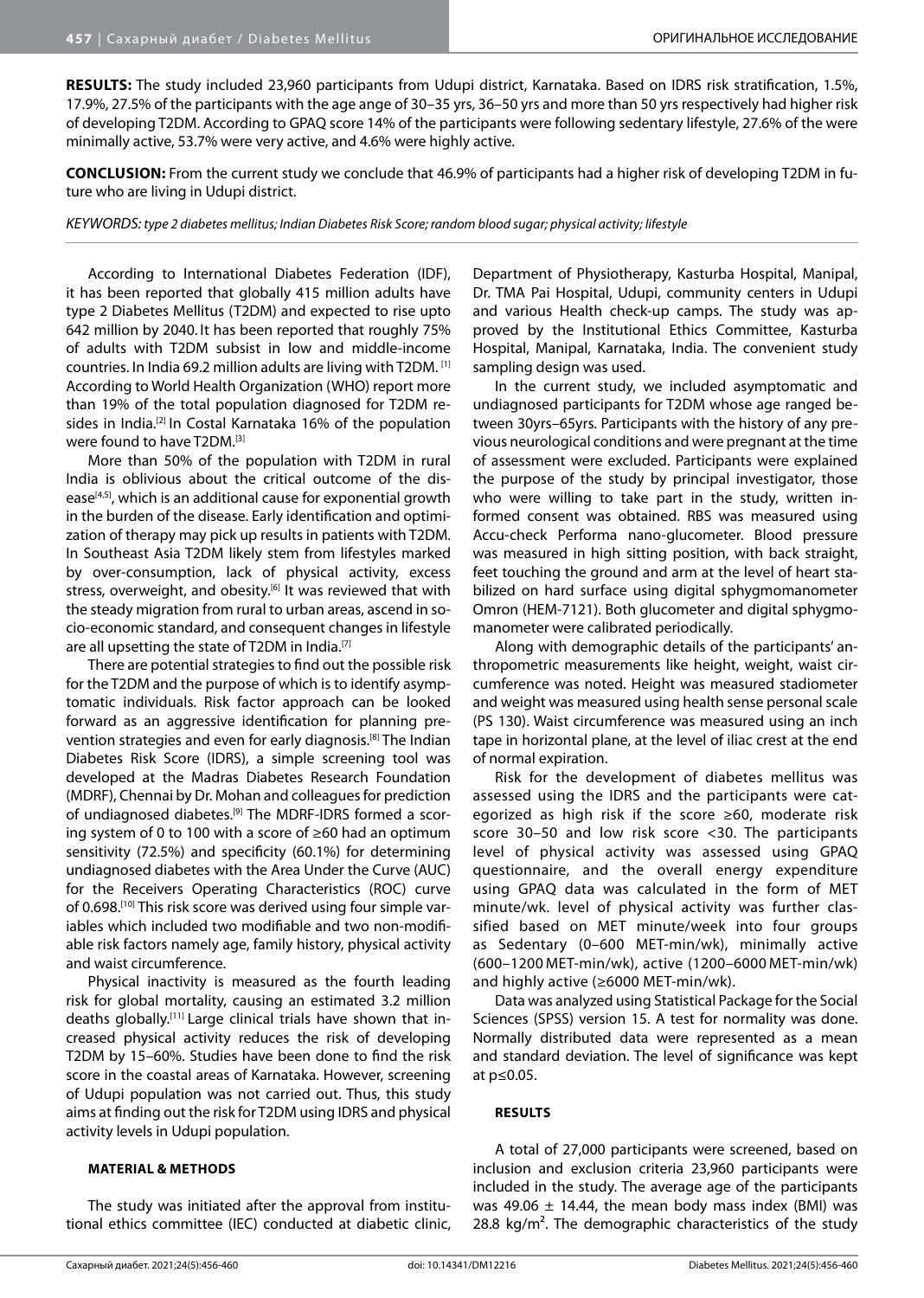$R_{\rm s}$  0.04 table 5.

**Table 1:** Demographic characteristics of the participants (n=23,960)

| Variable     | Mean $\pm$ SD   |
|--------------|-----------------|
| Age, yrs     | $49.06 + 14.44$ |
| Weight, kg   | $57.11 + 63.23$ |
| BMI, $kg/m2$ | $78.80 + 1.26$  |

participants are mentioned in table 1. The average RBS, BP

In the present study, the risk stratification for the development of type 2 diabetes was done based on IDRS under which 6.9% were under lower risk category, 24.9% were under moderate risk category, and 68.2% were under higher risk category table 3. Using GPAQ, level of physical activity was estimated of the study participants. Based on MET value participants were classified as sedentary, minimally active, very active and highly active. 14% of the participants were under sedentary lifestyle category, 27.6% participants were minimally active, 53.7% participants were very active, and 4.6% were highly active. 8.0% of the participants below 35 yrs of age, 15.5% participants between 35–49 yrs and 18.1% participants above 49 years fall under sedentary and minimally active PA levels and 7.8% and 14.7% of the male participants and 6.2%, and 12.9% of the female participants fall under sedentary and minimally active level of physical activity category respectively table 4. Significant correlation was found between IDRS score and level of physical activity

and IDRS score is mentioned in table 2.

**Table 2:** Parameters of the study participants

| Variable                        | Mean $\pm$ SD    |
|---------------------------------|------------------|
| RBS, mg %                       | $114.87 + 41.81$ |
| Systolic blood pressure, mm Hq  | $126.23 + 24.4$  |
| Diastolic blood pressure, mm Hq | $94.71 \pm 16.5$ |
| <b>IDRS</b> score               | $66 + 24$        |

## **DISCUSSION**

Simplified Indian diabetes risk Score is a tool that can be used for identifying the risk of T2DM in future. It includes both the modifiable and non-modifiable risk factors which contribute to predicting the risk of T2DM. In the present study, we have used simplified Indian diabetes risk Score for identifying newly detected high-risk participants in the Udupi population.

In the current study, based on IDRS risk stratification 68.2% participants have a higher risk of developing T2DM in Udupi population. Similar findings were reported in the study conducted in urban Pondicherry,<sup>[12]</sup> urban slum in Pune<sup>[13]</sup> and the rural areas of Tamil Nadu<sup>[14]</sup> with 31.2%, 36.55% and 18.66% of the population having a higher risk score respectively. The difference in the risk prevalence between the current study and the one with Pondicherry and Pune may be due to lifestyle and environmental variation and dietary modification of the population.

A study conducted in Southern Indian population in coastal Karnataka found out that using an IDRS score, 62.2% of people living with undiagnosed diabetes in that population could

**Table 3:** Risk for development of type 2 diabetes mellitus based on The Indian Diabetes Risk Score

| <b>Risk</b>            | <b>IDRS</b> range | Percentage value |
|------------------------|-------------------|------------------|
| Low risk               | $30$              | 6.9%             |
| Moderate risk<br>score | $30 - 50$         | 24.9%            |
| High risk              | $>60$             | 68.2%            |

**Table 4:** Risk stratification and physical activity profile of the participants

|                                                                         | <b>IDRS Categorization</b> |                    |                   |                      |
|-------------------------------------------------------------------------|----------------------------|--------------------|-------------------|----------------------|
| <b>PA</b> level                                                         | Low risk<br>$\%$           | Moderate risk<br>% | High risk<br>$\%$ | <b>Total</b><br>$\%$ |
| Sedentary & minimum active,<br>0-600 MET-min/wk & 600-1200 MET-min/wk   | 1.8                        | 18.6               | 23.3              | 41.7                 |
| Very active & highly active,<br>1200-6000 MET-min/wk & ≥6000 MET-min/wk | 4.1                        | 28.6               | 25.7              | 58.3                 |

**Table 5:** Association between risk stratification and physical activity profile

| Variable                  | Mean  | p value |
|---------------------------|-------|---------|
| <b>IDRS and PA levels</b> | 6.109 | 0.047   |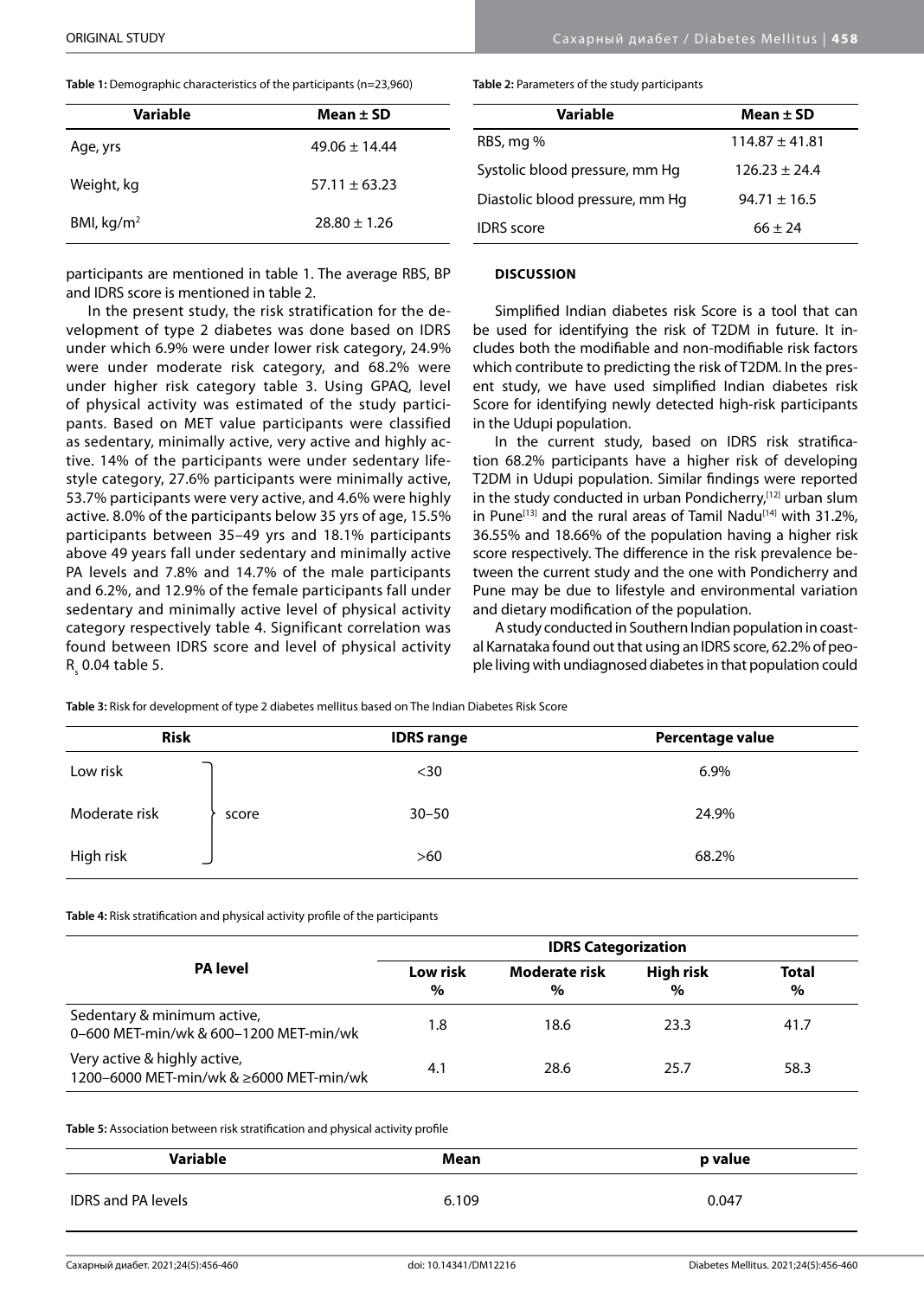be detected with a specificity of 73.7%.[15] A similar study was conducted using IDRS to Distinguish T2DM from Non-T2DM in which an IDRS of less than 60 was optimal for identifying non-T2DM and ≥60 for identifying T2DM with a sensitivity and specificity of 79.9% and 83.8%.[16] A study was done in Srilanka using IDRS to screen undiagnosed diabetes wherein the study concluded the screening tool as a simple, low-cost and a non-invasive tool for stepwise community level screening.[17]

PA has beneficial effects on glucose metabolism with an increase in PA levels there can be an increase in peripheral insulin sensitivity which in turn increases muscle glucose uptake. In the present study, 14% and 27.6% of the participants fall under sedentary and minimally active PA levels of which 7.8% and 14.7% of the male participants and 6.2% and 12.9% of the female participants fall under the same PA levels. A similar study was performed which found that physical inactivity was 67.3% and 71.0% for males and females, but the study included young population.<sup>[18]</sup>

In a meta-analysis which included low versus high PA, leisure time activity, occupational activity, walking and cardiorespiratory fitness, showed a significant statistical reduction in most of the activities and these were associated with 25–40% reduction in the relative risk of T2DM, while walking, occupational activity and cardiorespiratory fitness was associated with 15%, 15% and 55% decrease in the relative risk

of T2DM, respectively. Besides, participants with increased PA levels or those into high PA levels over time had a 36% and 41% and subsequently had a lower risk of T2DM.[19] Lower PA levels in the present study can be associated with other risk factors, including BMI and the waist circumference on the higher side and participants above 49 years of age were minimally active in most of the PA domains including occupational PA or recreational PA thus showed more of a sedentary lifestyle.

## **CONCLUSION**

The present study concludes that based on IDRS risk stratification 68.2% participants have a higher risk of developing T2DM in future. Regarding physical activity levels, 14% and 27.6% of the participants included in the study falls under sedentary and minimally active.

#### **ACKNOWLEDGEMENT**

We would like to acknowledge World Diabetes Foundation 'Diabetic Foot Care: Stepping Ahead' — WDF: 15–941.

We would like to acknowledge Centre for Diabetic Foot Care and Research.

**Conflict of interest:** All the authors declare that there is no potential conflict of interest present in this study.

#### **СПИСОК ЛИТЕРАТУРЫ | REFERENCES**

- 1. IDF Diabetes Atlas. 7<sup>th</sup> edition, 2016. Available at: [https://www.](https://www.diabetesatlas.org/upload/resources/previous/files/7/IDF%20Diabetes%20Atlas%207th.pdf) [diabetesatlas.org/upload/resources/previous/files/7/IDF%20](https://www.diabetesatlas.org/upload/resources/previous/files/7/IDF%20Diabetes%20Atlas%207th.pdf) [Diabetes%20Atlas%207th.pdf](https://www.diabetesatlas.org/upload/resources/previous/files/7/IDF%20Diabetes%20Atlas%207th.pdf)
- 2. Wild SH, Roglic G, Green A, Sicree R, King H. Global Prevalence of Diabetes: Estimates for the Year 2000 and Projections for 2030: Response to Rathman and Giani. *Diabetes Care*. 2004;27(10):2569-2570. doi: https://doi.org/10.2337/diacare.27.10.2569-a
- 3. Rao C, Kamath V, Shetty A, Kamath A. A study on the prevalence of type 2 diabetes in coastal Karnataka. *Int J Diabetes Dev Ctries*. 2010;30(2):80. doi: https://doi.org/10.4103/0973-3930.62597
- 4. The Global Burden. IDF Diabetes Atlas; 5<sup>th</sup> edition.
- 5. Mohan D, Raj D, Shanthirani CS, Datta M, et al. Awareness and knowledge of diabetes in Chennai-the Chennai urban, rural epidemiology study [CURES-9]. *J Assoc Physicians India.* 2005;53:283-287.
- 6. Manderson L, Naemiratch B. From Jollibee to BeeBee: "Lifestyle" and Chronic Illness in Southeast Asia. *Asia Pacific J Public Heal*. 2010;22(3):117S-124S. doi: https://doi.org/10.1177/1010539510372833
- 7. Kaveeshwar S. The current state of diabetes mellitus in India. *Australas Med J*. 2014;7(1):45-48. doi: https://doi.org/10.4066/AMJ.2014.1979
- 8. Joshi SR. Indian diabetes risk score. *J Assoc Physicians India.* 2005;53:755-757.
- 9. Mohan V, Deepa R, Deepa M, et al. A simplified Indian Diabetes Risk Score for screening for undiagnosed diabetic subjects. *J Assoc Physicians India.* 2005;53:759-763.
- 10. Stanley JML. Evaluation of Indian diabetic risk score for screening undiagnosed diabetes subjects in the community. *Indian J Sci Technol*. 2012;5(6):1-2. doi: https://doi.org/10.17485/ijst/2012/v5i6.4
- 11. Bouchard D, Senechal M, Bharti N, Slaght J. Independent and combined effect of diet and exercise in adults with

prediabetes. *Diabetes, Metab Syndr Obes Targets Ther*. 2014;7:521. doi: https://doi.org/10.2147/DMSO.S62367

- 12. Gupta S, Singh Z, Purty A, Vishwanathan M. Diabetes prevalence and its risk factors in urban Pondicherry. *Int J Diabetes Dev Ctries*. 2009;29(4):166. doi: https://doi.org/10.4103/0973-3930.57348
- 13. Patil R, Gothankar J. Assessment of risk of type 2 diabetes using the Indian Diabetes Risk Score in an urban slum of Pune, Maharashtra, India: a cross-sectional study. *WHO South-East Asia J Public Heal*. 2016;5(1):53. doi: https://doi.org/10.4103/2224-3151.206555
- 14. Gupta S, Singh Z, Purty A, et al. Diabetes prevalence and its risk factors in rural area of Tamil Nadu. *Indian J Community Med*. 2010;35(3):396. doi: https://doi.org/10.4103/0970-0218.69262
- 15. Adhikari P, Pathak R, Kotian S. Validation of the MDRF-Indian diabetes risk score (IDRS) in another south Indian population through the Boloor Diabetes Study (BDS). *J Assoc Physicians India.* 2010l;58:434-436.
- 16. Sharma KM, Ranjani H, Nguyen H, et al. Indian Diabetes Risk Score Helps to Distinguish Type 2 from Non-Type 2 Diabetes Mellitus (GDRC-3). *J Diabetes Sci Technol*. 2011;5(2):419-425. doi: https://doi.org/10.1177/193229681100500232
- 17. Katulanda P, Hill NR, Stratton I, Sheriff R, De Silva SDN, Matthews DR. Development and validation of a Diabetes Risk Score for screening undiagnosed diabetes in Sri Lanka (SLDRISK). *BMC Endocr Disord*. 2016;16(1):42. doi: https://doi.org/10.1186/s12902-016-0124-8
- 18. Bhadoria A, Kasar P, Toppo N. Validation of Indian diabetic risk score in diagnosing type 2 diabetes mellitus against high fasting blood sugar levels among adult population of central India. *Biomed J*. 2015;38(4):359. doi: https://doi.org/10.4103/2319-4170.143508
- 19. Aune D, Norat T, Leitzmann M, Tonstad S, Vatten LJ. Physical activity and the risk of type 2 diabetes: a systematic review and dose–response meta-analysis. *Eur J Epidemiol*. 2015;30(7):529-542. doi: https://doi.org/10.1007/s10654-015-0056-z

#### **AUTHORS INFO**

\***G. Arun Maiya**, PhD, Professor and Dean; address: 9Q4M+HX2, Madhav Nagar, Eshwar Nagar, Manipal, Karnataka 576104, India; e-mail: arun.maiya.g@gmail.com

**Nidhi Ladha**, post graduate student; e-mail: ladha\_nidhi@yahoo.in **Niveditha Kamath**, Assistant Professor — Senior Scale; e-mail: nivedita.kamath@manipal.edu